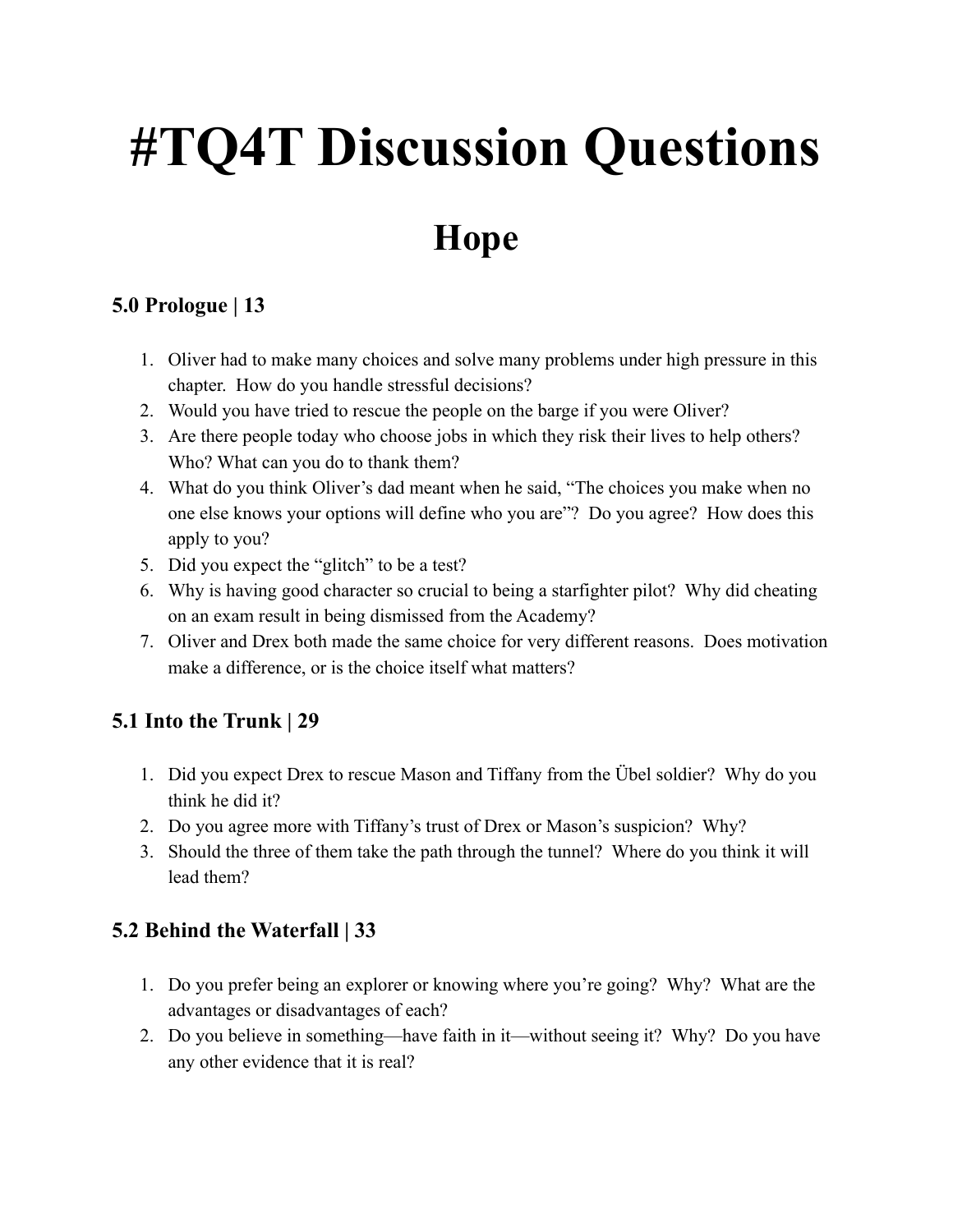3. Oliver, Austin, Ashley, and Brother Sam stepped out onto the bridge, but they also exercised caution by first securing themselves with rope. Was that a good decision? Can you think of any ways that you exercise faith while not taking unnecessary risks?

#### **5.3 Slide and Nest | 39**

- 1. Why is Mason finding it more difficult than Tiffany to trust Drex?
- 2. Why did Tiffany say Drex needed to make his own choice about meeting the others?
- 3. Why is Drex hesitant to go?
- 4. Do you think Mason will trust Drex more after Drex rescued him? Would you?

#### **5.4 The Question | 47**

- 1. Why did the man on the projection say that the answer to his question would not have immediate consequences but would have eternal ones?
- 2. How can all who accept the Truth be one family under Creator?
- 3. How would you answer the man's question? Have you honestly thought about what you believe and are seeking?

# **5.5 Tedious Trust | 53**

- 1. Should Tiffany and Mason trust Drex's plan to get the crosses from the Übel? Why or why not? What other choices do they have? Why is Drex volunteering to help?
- 2. What could be behind this last door?

# **5.6 Heat | 59**

- 1. What do you think about the technical work Austin and Brother Sam had to do in this chapter? Do you like that kind of work?
- 2. How has Austin changed over the course of the story? What's different about his character or his abilities? What made the difference? In what ways is Austin the same?
- 3. What happened when Austin closed the circuit?

# **5.7 Symbolic Puzzle | 69**

1. Do you think it's possible to read the Bible and either not believe it or misinterpret it? How can you know if you're reading it correctly?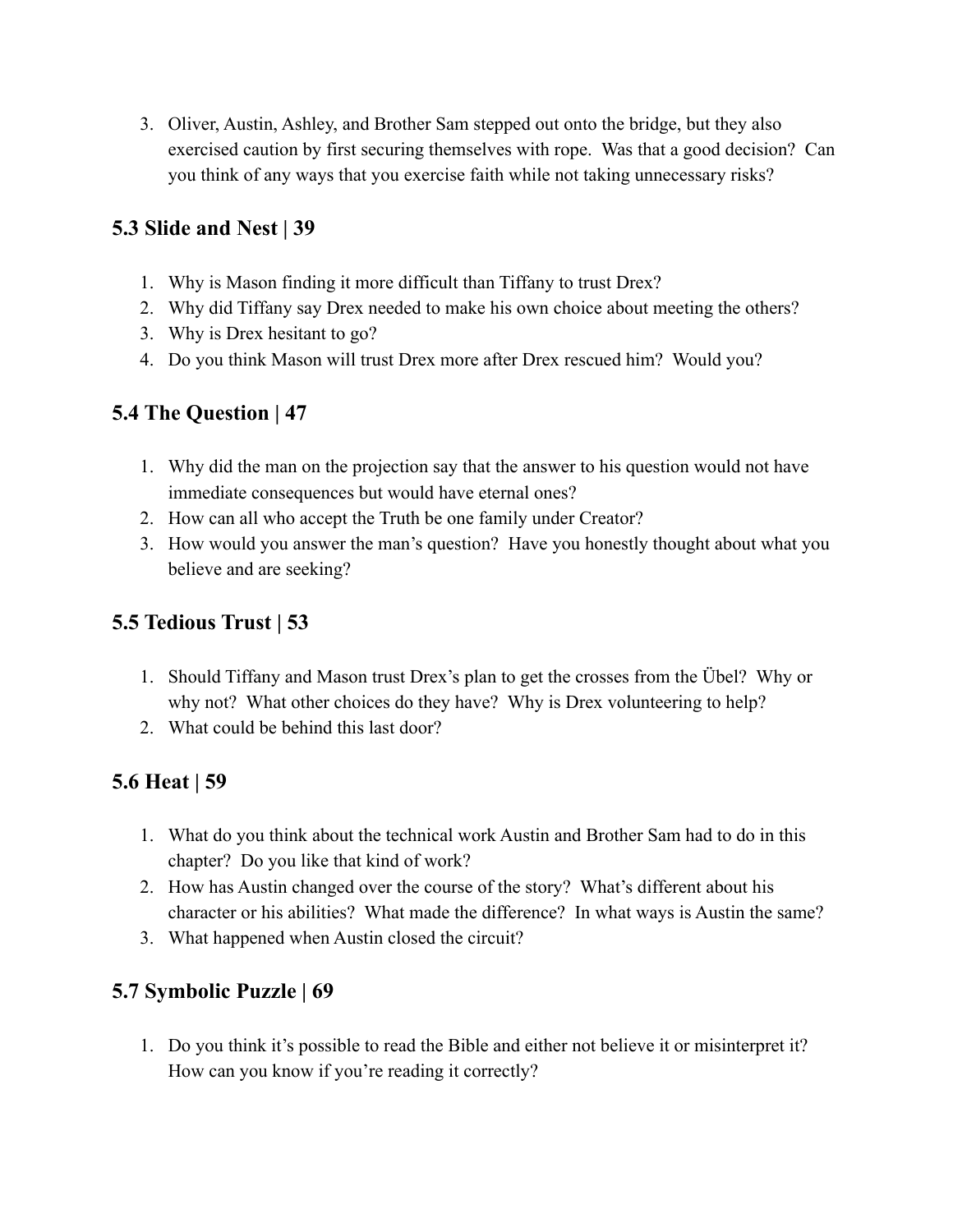- 2. What do you think about the Supreme Admiral's explanation of the passage from Genesis? Is he right? What other explanation might there be?
- 3. Will the Corsairs find the garden and the Lord God they expect on Ursprung?
- 4. Is Drex's plan going to work?

# **5.8 Power On | 77**

- 1. What's going to happen now that the generators are running? What will this mean for the *Ark* and everyone trying to get control of it?
- 2. What are they going to do about the Übel scout?

# **5.9 Dinosaur Riders | 81**

- 1. Why is Drex aiding the Corsairs against the Übel when he told Tiffany and Mason that he would infiltrate the Übel? Does his conversation about the Corsairs in chapter 7 have anything to do with this?
- 2. What is Drex going to do with Mason and Tiffany?

# **5.10 The Hamlet | 85**

- 1. Austin obeyed one direction in this chapter but not another. What, if anything, made the two times different?
- 2. Is there really a difference between the bold faith Austin said Brother Sam should have and the hope Tiffany has for Drex?
- 3. Are the Wikks and their friends getting closer to each other or farther apart?

# **5.11 Corsair Camp | 93**

- 1. Should Tiffany and Mason have been more cautious around Drex, or were they right to treat him the way they did?
- 2. Which Drex is the real one: the compassionate one or the cruel one? Or is it possible for both to be real?
- 3. Did Tiffany have any other options beside telling DarkStone what she knew?
- 4. Are the Corsairs really as strong as DarkStone told Tiffany they were? Or could DarkStone be bluffing?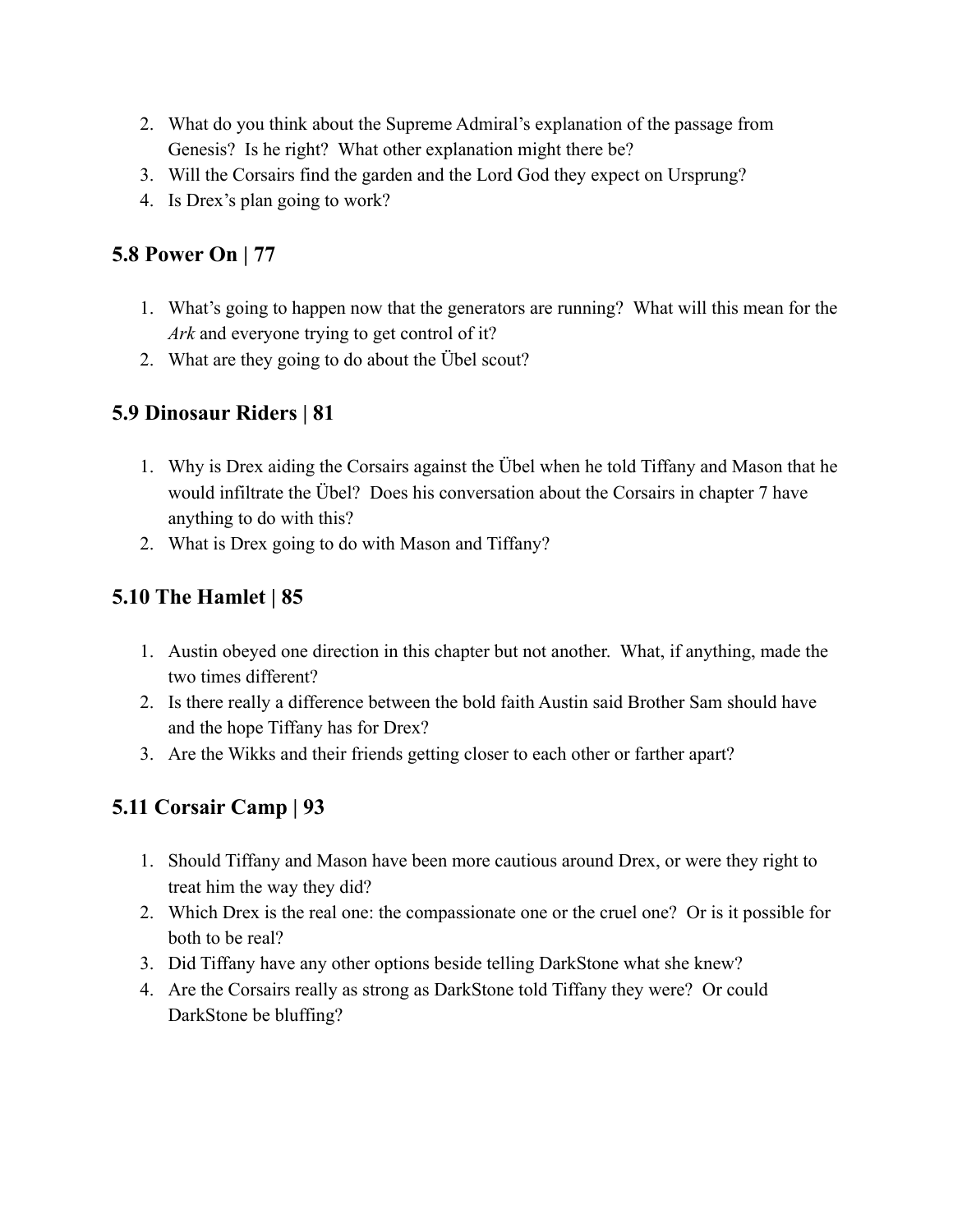# **5.12 Noahs | 105**

- 1. Austin didn't listen yet again in this chapter, but it turned out well; why?
- 2. Did you expect Austin to be the one to rescue Mr. and Mrs. Wikk? How did he do it?
- 3. Why does Brother Sam believe the families will be reunited soon? What things have been set in motion?

#### **5.13 Supreme Arrival | 111**

- 1. What's wrong with Mr. O'Farrell?
- 2. Why did Mr. O'Farrell tell Commander DarkStone that she must be more "nimble and soft" and less aggressive at times? What did he mean?
- 3. Why is Mr. O'Farrell so eager to get *Sylvia's Hope* to Ursprung?
- 4. What is Mr. O'Farrell going to do with Samuel?

#### **5.14 Next Move | 119**

- 1. What new quality does Austin display as he tells Oliver about rescuing their parents and capturing Vedrik?
- 2. So many problems to solve! How do Mr. and Mrs. Wikk and Brother Samuel handle creating and executing risky and uncertain solutions? How would you handle it?
- 3. Why are the Veritas Nachfolger letting the Übel have the crosses? They're not helping the Übel, are they? What part do the crosses play in unlocking the *Ark*?
- 4. Do you think Obbin and Rylin will be able to take over the *Black Lagoon*? Why is the *Black Lagoon* important to the mission?
- 5. How are the Veritas planning to rescue Mr. and Mrs. McGregor?
- 6. Do you think the Übel will be willing to trade the Blauwe Mensen royals for Captain Vedrik? Why or why not?
- 7. Do you have any theories about why the Übel wanted the *Ontdekking* to come to YelNik Eisle?

# **5.15 The Untraitor | 129**

- 1. Even with the need to hurry, would you have required some explanation from Drex before following him out of the Corsair camp? Would you have followed him at all?
- 2. According to Drex, what ended his loyalty to the Corsairs? Do you believe him?
- 3. What do you think of way Drex defended letting Mason and Tiffany get captured and then helping them escape? Is it reasonable to believe his claim that he's helping them?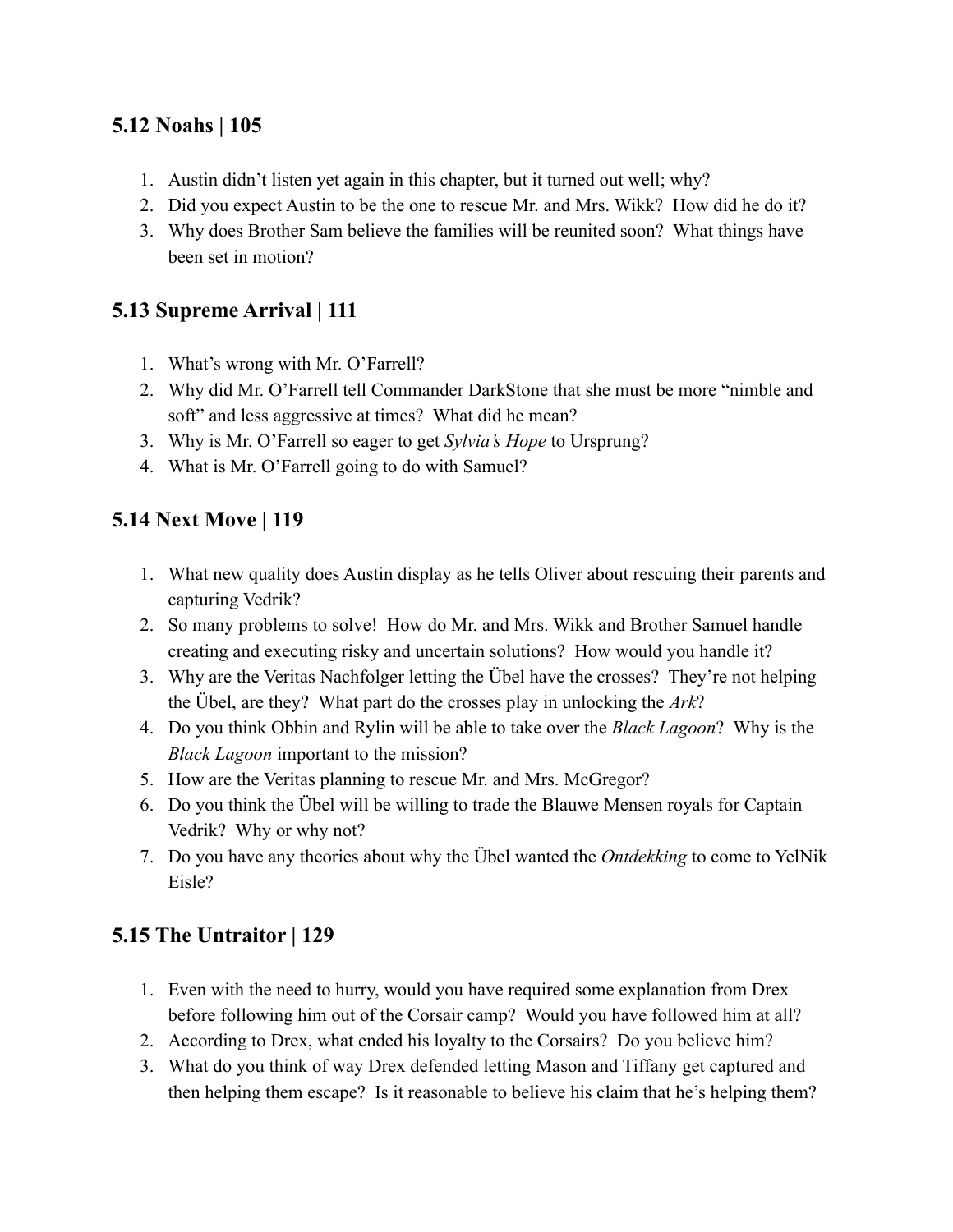- 4. Do Drex's actions show him to be an ally or an enemy?
- 5. Would you have wanted to keep Drex with you after he shared the way to the Veritas camp, or would you have wanted to get as far away from him as possible? Why?

#### **5.16 Motion | 137**

- 1. Tell about a time in your life when everything was going according to plan and then something unexpected happened.
- 2. Did Brother Sam make a good choice to go see Mr. O'Farrell?
- 3. Was Austin's choice to follow Brother Sam a good one?
- 4. Is Mr. O'Farrell finally ready to accept the Truth?

#### **5.17 Moonlight | 143**

- 1. Do you think the *Ark* will be able to get everyone safely to Ursprung?
- 2. What would it be like to spend the rest of your life exploring a historic, abandoned planet? Would you like that?
- 3. What, or who, would bring fulfillment and satisfaction to the rest of your life?
- 4. Have you ever been nervous or unsure about sharing something with a friend? How did it go if you told him or her? If you didn't say anything, do you wish that you had?

#### **5.18 Betrayal | 147**

- 1. Why was Austin able to step in and help calm tensions between Tiffany, Mason, and Drex? How did Austin do it?
- 2. Why did Mason and Tiffany agree to Austin's suggestion? Was it a good idea? Why or why not?
- 3. Have you ever had to give up part of what you wanted so your friend or sibling could have part of what he or she wanted? Generally, is it better to compromise and maintain a friendship or insist on your own way and cause division?
- 4. Were you surprised that Drex willingly surrendered his weapons and let himself be blindfolded? What might that suggest about his character?

# **5.19 Reunited | 153**

- 1. Why would Brother Sam go meet the Corsairs if he knew it might be a trap? Would you have gone?
- 2. Did you suspect that Captain Vedrik was Zebra Xavier's son? What were the clues?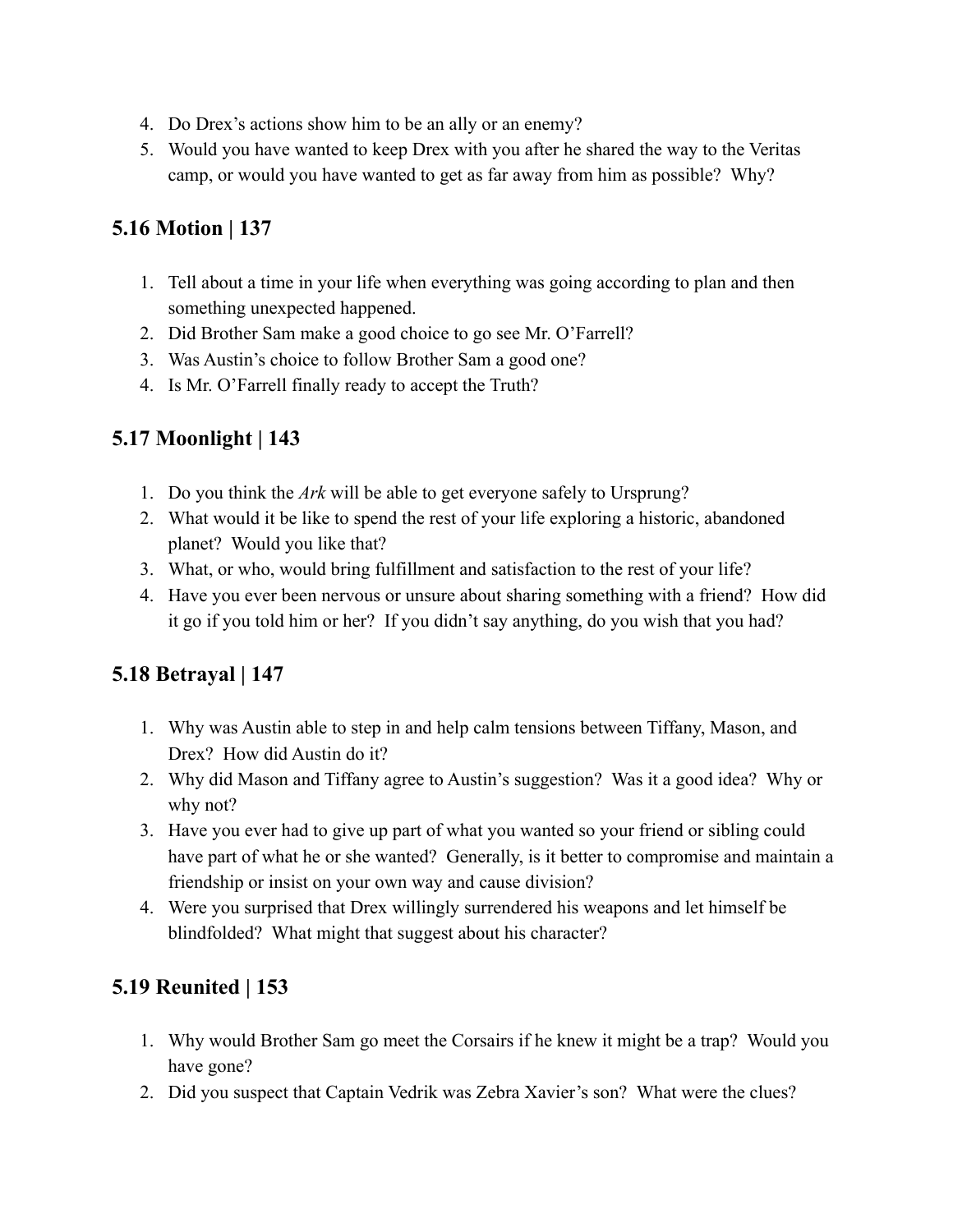- 3. Is it fair to Vedrik for the Wikks and McGregors to use the news about his father to their own advantage by keeping it a secret?
- 4. How would you react to Drex's arrival? Welcomingly? Sternly but politely? Angrily?
- 5. How did the Veritas' and Wikks' belief in the Truth, Rescuer, impact the way they treated Drex?
- 6. Why is belief in the Truth something to be privately worked out between an individual and Creator? Do other believers have any role to play in the process?
- 7. Why and how did Oliver change his attitude so quickly?
- 8. Does forgiving someone mean giving them complete trust?

#### **5.20 Crown Prince | 161**

- 1. Why does the crown prince "have it in" for Oliver?
- 2. How would you have responded to Voltan if you were Oliver? Why?
- 3. Why was Oliver so happy to have his siblings and Ashley with him?
- 4. What will happen now that the other Übel leaders have arrived and the *Black Lagoon*, holding Übel soldiers, has docked with the *Ark*?
- 5. Why does Prince Voltan want to meet with Zebra Xavier?
- 6. Will the Übel trade Captain Vedrik for the royal family?

# **5.21 Dino Surprise | 171**

- 1. Why would betrayal by a friend hurt worse than an attack by someone who has always been an enemy to you?
- 2. Can you hope that a person is changing while still being cautious around him or her?
- 3. Is splitting up a wise choice for the archeologists, Veritas, and Blauwe Mensen?
- 4. Why are the Wikks and McGregors taking so many supplies with them?
- 5. Where are the Wikks and McGregors going?

# **5.22 Fast Flight | 177**

- 1. The Wikks and McGregors have finally reached the last clue to Ursprung—the *Ark*! How must they feel to be so close to their goal?
- 2. What kinds of animals do you like?
- 3. Why are the twins no longer in competition?
- 4. Why would it have been a rash decision for Austin to follow the Übel soldiers into the *Ark* alone?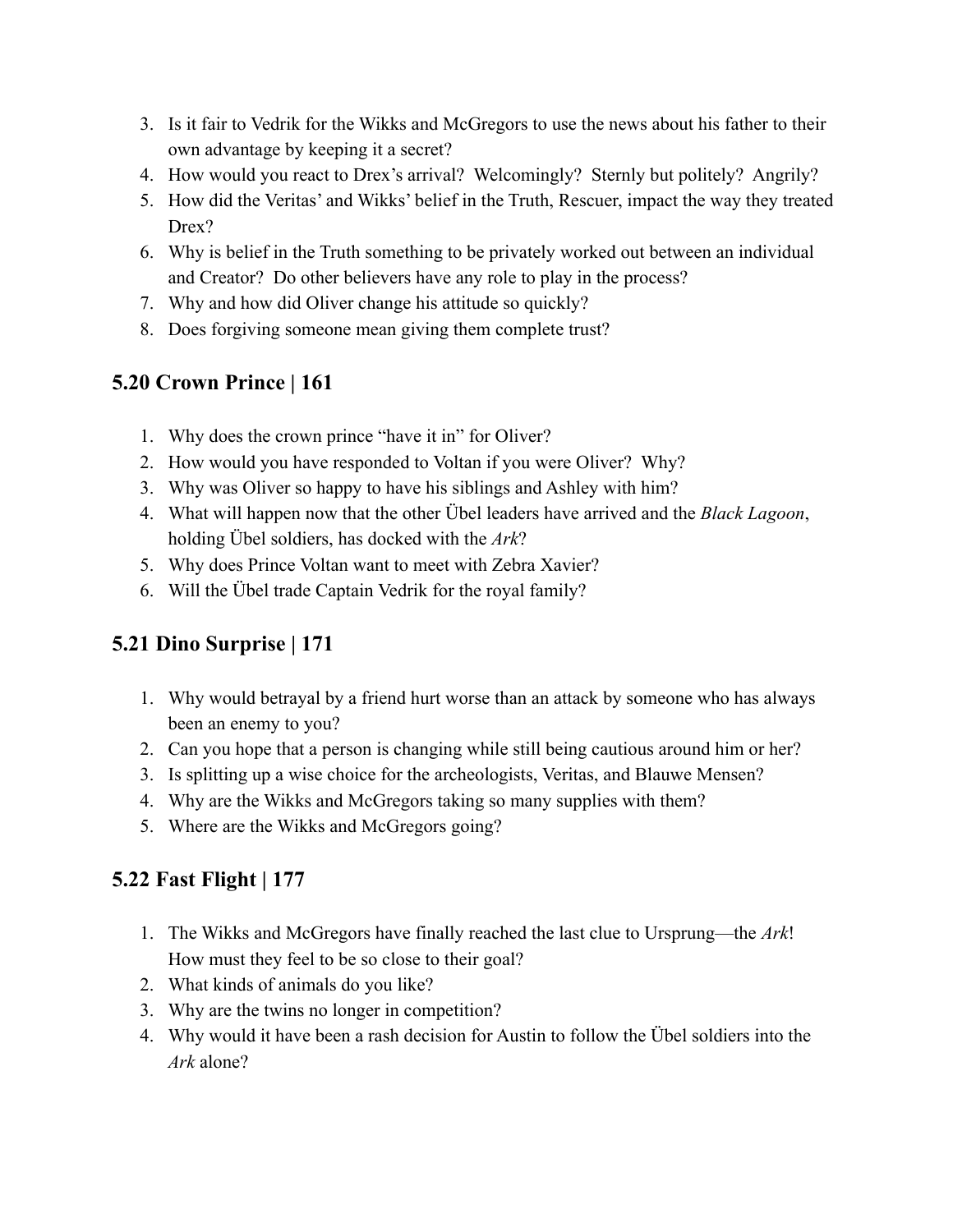- 5. Why did Oliver give Drex the picture and take off Drex's shock-locks? How do you think that made Drex feel? Were those good choices on Oliver's part? Why did Mr. and Mrs. Wikk and Mr. and Mrs. McGregor respect Oliver's decision?
- 6. How has Oliver's attitude about being respected and "in charge" changed during the course of the quest?

#### **5.23 Release the Drones | 191**

- 1. How do you think Drex feels knowing that not everyone trusts him completely?
- 2. Why is Drex offering so many suggestions to keep the group secure from the Corsairs and Übel?
- 3. What might the LOCA-drones reveal about the *Ark*? How big is it?
- 4. Is it good that Tiffany is actively placing so much trust in Drex?
- 5. Did Obbin and Rylin make good choices while they were hiding on the *Black Lagoon*? How might things have been different if they made different choices?
- 6. What is Drex going to do with Tiffany?

#### **5.24 Approach the Air Lock | 199**

- 1. What would you like most about exploring the *Ark*?
- 2. What might the *Genetic-Synthesis Laboratories* be?
- 3. What do you think the Wikks might find on Ursprung?
- 4. Will they be able to secure the *Ark* and make it to Ursprung?

# **5.25 Sorry | 205**

- 1. Was that what you expected from Drex?
- 2. How did Tiffany's treatment of Drex help him believe that the stories about Rescuer were real, that Rescuer Himself was real? How could she treat him the way she did? Have you been able to help someone the way Tiffany helped Drex? Or have you been in Drex's shoes and had someone help you like Tiffany did? Have you made the same choice that Drex made in this chapter? Why would you want to place your trust in Rescuer and obey Him? Do you want the eternal life that Rescuer offers?
- 3. Why does Mr. McGregor still not completely trust Drex?
- 4. Is Mason wise to choose to extend his trust to Drex a little at a time?
- 5. Why is choosing to accept the Truth an occasion for celebration?
- 6. Uh oh! What will happen to Tiffany?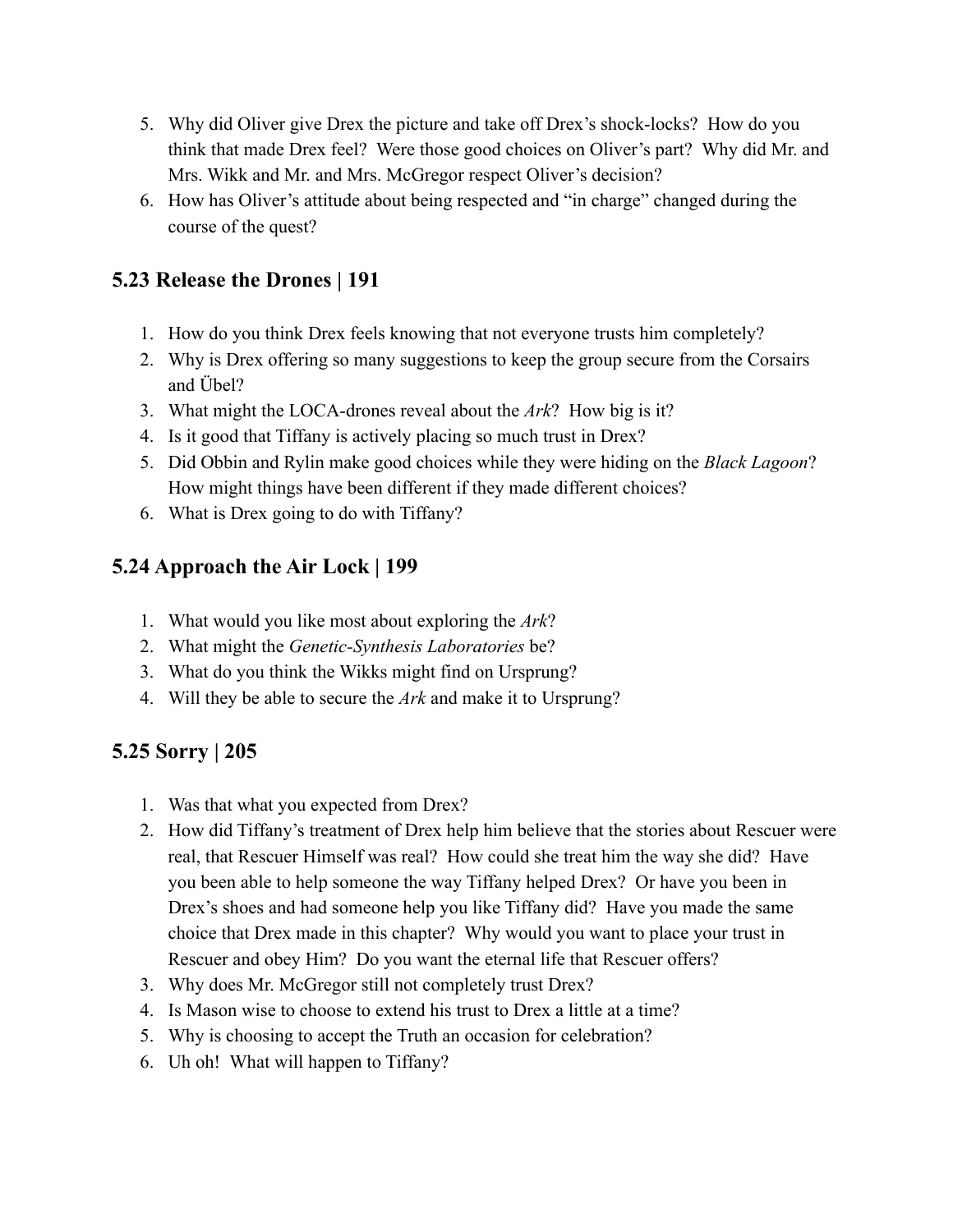# **5.26 Gateway Hatch Air Lock | 213**

- 1. Why do you think Cruz stunned Mr. Wikk?
- 2. Why would Cruz be an Übel soldier if he didn't really want to be one?
- 3. How would you feel if you were Mr. Wikk and Cruz stunned you?
- 4. What do you think Oliver and Austin will see through the window?

# **5.27 Two Down | 219**

- 1. What has made Tiffany and Ashley so capable?
- 2. Is there a difference between the Wikks/McGregors capturing the Übel soldiers and the Übel soldiers capturing the Wikks? Is one group right and the other wrong? Why?
- 3. What could the access passcode be?

# **5.28 Unexpected Hero | 223**

- 1. How are Mason and Drex each working to become, if not friends, at least not enemies?
- 2. What would have happened if Drex hadn't taken out the Übel fighter?
- 3. Why is Drex working so hard to prove himself to people who don't trust him?
- 4. Why did Mason ask Drex to join the mission to the *Black Lagoon*? Was that a good choice?
- 5. Will undocking the *Black Lagoon* successfully let the final group of Veritas land? Where will Mrs. Wikk, Mason, and Drex take the *Black Lagoon*?

# **5.29** *Ark* **Defense | 231**

- 1. How could the *Ark* be this technologically advanced if it's so old?
- 2. If the Wikks, McGregors, Veritas, and Blauwe Mensen manage to fly the *Ark* away without the Corsairs or Übel, do you think the two enemy groups would give up, follow, attack, or try something else?
- 3. Think about what Austin did in this chapter. How is each person using his or her specific skill set to help secure and explore the *Ark* and accomplish the mission?
- 4. What kinds of joking do you do with your friends?
- 5. What might the Eochair's purpose be?

# **5.30 Betrayer | 239**

1. What might Oliver be planning with the items he picked up from the *Phoenix*?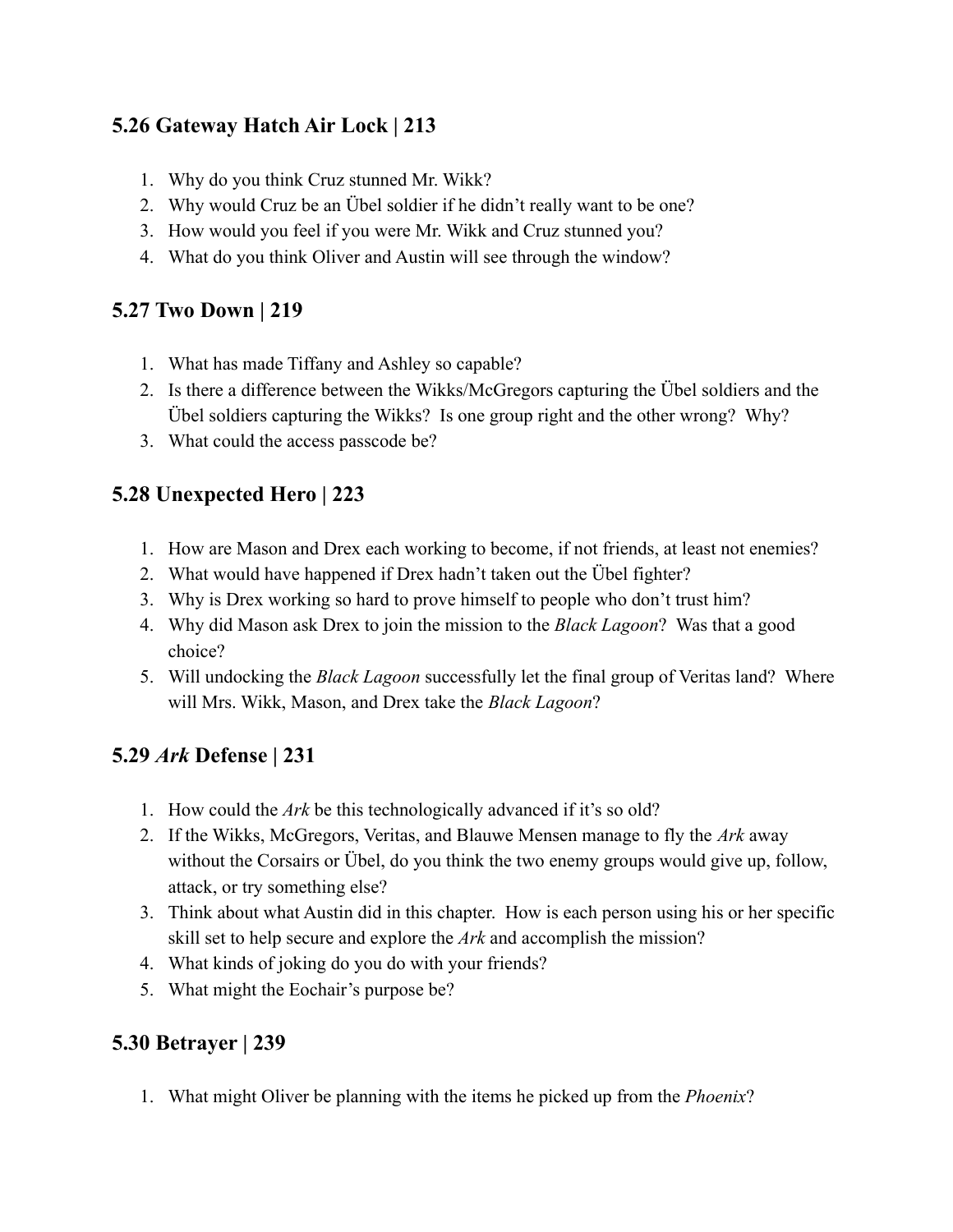- 2. Did you expect the Übel to come with Voltan and the Blauwe Mensen? Why would Voltan betray his own family? Is there another explanation?
- 3. Why did Oliver escape the bay instead of fighting then and there? Was that wise?
- 4. Will the Veritas and Wikks/McGregors be able to keep the airlock secure and retake the launch bay?

# **5.31 Sacrifice | 243**

- 1. How did Brother Noah's sacrifice make you feel? Why? What made Brother Noah different from a human?
- 2. Would/do you like being an identical twin? Would/does it get tiresome when people get you mixed up?
- 3. Why is Sister Dorthy confident their counterattack will be successful if launched soon?

# **5.32 Eochair Unlocked | 249**

- 1. Was the Eochair what you expected? How was it a symbol?
- 2. Is the *Ark* safe to fly into space?
- 3. How did Austin figure out how to slow down the Übel?

# **5.33 Almost Friendly Fire | 253**

- 1. Why wasn't Oliver upset about being fired at?
- 2. Why didn't Mr. Wikk want Mrs. Wikk and Mason to be part of taking back the bridge from the Übel? Why did Mrs. Wikk say she needed to be there? Why did Mr. Wikk let her go?
- 3. What are Mr. Wikk and Oliver going to do?

#### **5.34 Bridge Alive | 257**

- 1. Will Austin and Mr. McGregor's adjustments to the door stop the Übel?
- 2. Would you try to launch the *Ark* if you knew the ship's systems wouldn't last as long as the trip? Will Creator answer their prayers and protect them?

#### **5.35 Bay Offensive | 261**

1. Do you have claustrophobia or know someone who does? What might be some ways to deal with it? How did Mason face it?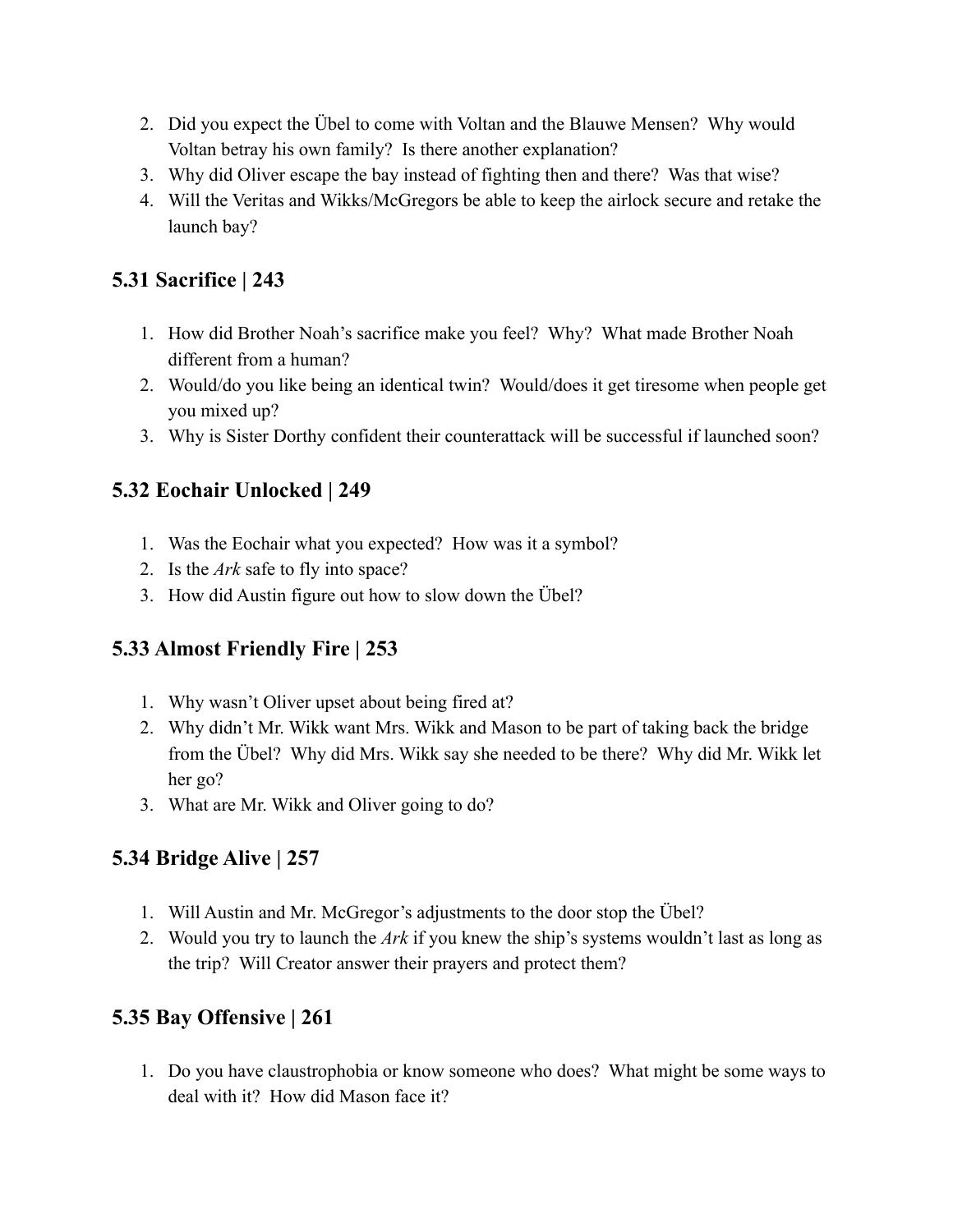- 2. What would you have done if you saw the princes running toward the *Phoenix*?
- 3. Can the Veritas, Wikks, McGregors, and Blauwe Mensen really stop the Übel and launch the *Ark*? Why doesn't Captain Vedrik believe Mason?
- 4. Was there any way they could have stopped Vedik from shooting Princess Mae?
- 5. How do you think Branz feels? What about Obbin and Rylin? Mae herself?
- 6. Will Mae be ok?
- 7. Will Drex and the Veritas get the king and queen and Princess Grace back?

#### **5.36 Desperate Escape | 269**

- 1. Why would Oliver want to be on the front line of a fight rather than the back? What would you prefer?
- 2. Summarize the current state of affairs on the *Ark*. Where are the various groups stationed? What are they trying to accomplish? What do they need to watch out for?
- 3. Is Austin really capable of fixing the hydraulic releases by himself? Why was Tiffany hesitant to let him go?

# **5.37 Nexus of Three | 277**

- 1. Why did the Wikks make a deal with Zebra Xavier? Did Mr. and Mrs. Wikk make a good choice? Why did Zebra Xavier agree? What does he get out of it?
- 2. Why did Oliver and Tiffany uphold the deal when they could have broken it?
- 3. Why would honesty and keeping their word have been part of Mr. and Mrs. Wikk's success so far? What difference would it have made? Will it lead them to success this time?
- 4. Has Drex finally proved he is trustworthy?
- 5. What could have gotten the Übel soldiers to leave?
- 6. What's going to happen as Austin fixes the hydraulic reactors, unaware of what is happening in the rest of the ship?
- 7. Who has the advantage now—the Wikks and their allies or the Übel?

# **5.38 Blue Battle | 287**

- 1. Why could the Blauwe Mensen attack the Übel when the Wikks couldn't?
- 2. What was it like to see Oliver and Drex fighting together on the same side?
- 3. What is Voltan going to do now?
- 4. How is this deal between the Wikks and the Übel different than the one in the previous chapter? Why did each side agree to it? Will it work out to the benefit of each?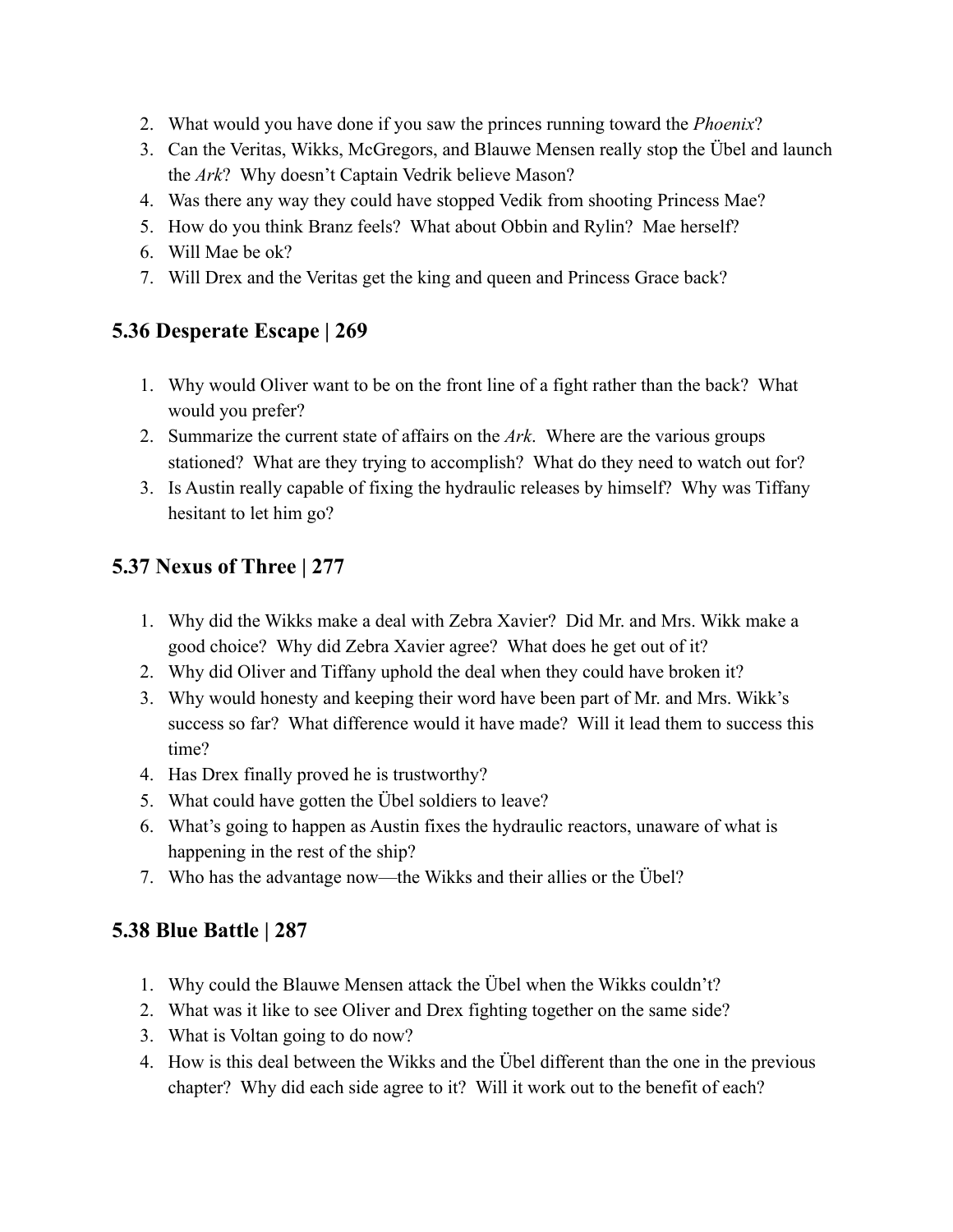- 5. Why does Zebra Xavier want Captain Vedrik with him now?
- 6. What do you think Tiffany thinks of Drex?

#### **5.39 Solo Exploration | 295**

- 1. The *Ark* will be ready to launch in an hour! Will the *Ark* hold up? Will the truce with the Übel last?
- 2. Would you like exploring the *Ark* by yourself? Why or why not?
- 3. What might it have been like to be on the *Ark* departing Ursprung with so many other people?
- 4. What could Frost and Thunder have noticed in the cafeteria?

# **5.40 Team United | 299**

- 1. Why did Zebra Xavier keep his end of the deal? Did you expect that? Is he truly working with the Wikks now?
- 2. Why did Zebra Xavier phrase his messages to the rest of the Übel in the way that he did? Did he lie? Or did he just leave things out?
- 3. Why is Zebra Xavier presenting two such different images of himself? Which is accurate? Humbled and weak? Or hard and controlling? If he is changing, why won't he let the rest of the Übel see it?
- 4. Do you believe that Zebra Xavier never meant to harm the Wikks, McGregors, and Blauwe Mensen?
- 5. Can you know something but not believe it?
- 6. Why is Zebra Xavier having a hard time changing his perspective on eternal life? How did he realize it needed changing?
- 7. What is the soul? Why can it not be transferred to a clone?

# **5.41 Twins | 307**

- 1. Why did Austin want Mason with him?
- 2. Would you have taken the mapped path through the Reaction Chamber and Propellant Discharge, or would you have found your own way?
- 3. Would you have liked experimenting with the hover board?
- 4. Why did Mason think Austin was in trouble?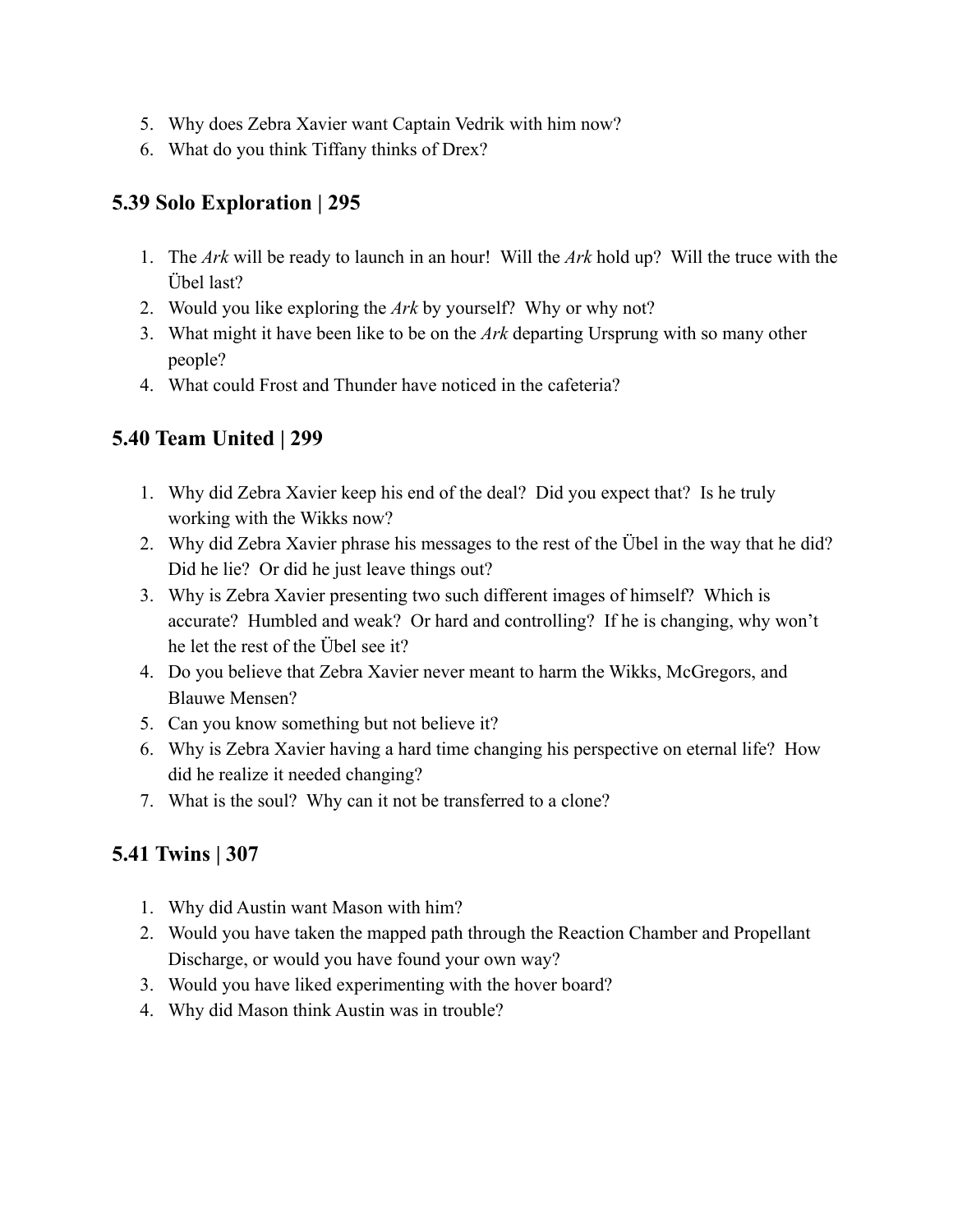# **5.42 Dr. Green | 311**

- 1. Do you agree that your enemies "deserve forgiveness and mercy, no matter their crimes," as Sister Rose said? Should Rescuer's sacrifice make any difference in the way you treat others?
- 2. Why is Captain Vedrik so silent?
- 3. What do you think of the way Oliver and Drex are working together now?
- 4. Why did King Dlanod choose to take his family to Ursprung?
- 5. Why did Voltan react the way he did to his father's announcement? What does that decision mean for Voltan? Was it a good choice?
- 6. What might the big, glowing, silver place the princes found be?
- 7. Why can no one reach the twins' mTalks?
- 8. What will happen when the *Skull* and *Bones* dock and the *Ark* launches?

# **5.43 Time to Go | 327**

- 1. Would you have kept playing with the hover boards or would you have headed back to the bridge?
- 2. Have you ever been in a situation you thought was dangerous when it actually wasn't?

# **5.44 The** *Ark***,** *Skull***, and** *Bones* **| 331**

- 1. Did you expect the Übel to peacefully cooperate with the launch of the *Ark*? Why did they do it?
- 2. What would you have been thinking if you were sitting on the bridge of the *Ark*? Would you have been scared or excited? Who would you have wanted close by you?
- 3. Was having the Wikks, McGregors, Blauwe Mensen, Veritas Nachfolger, Übel, and Drex on board the *Ark* together surprising to you? Why or why not?
- 4. What are the Corsairs going to do now that the *Ark* has launched without them?
- 5. Do you think Ursprung is far away or close by and hidden?
- 6. What surprise might Oliver have for Ashley?

# **5.45 Depth of Loyalty | 339**

- 1. What do you think of Zebra Xavier now?
- 2. Why did the Empire erase and rewrite history?
- 3. Do you believe Zebra Xavier's theory?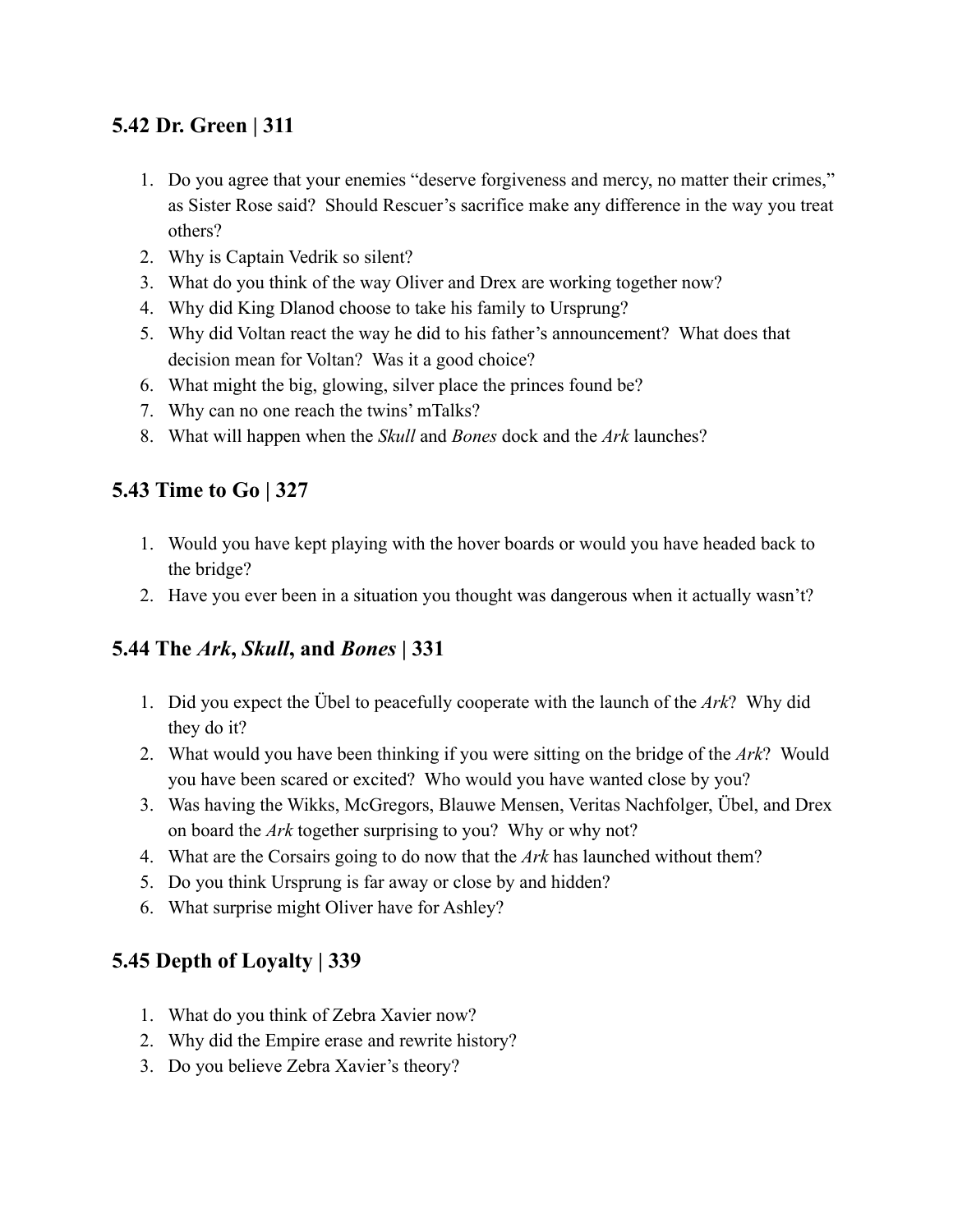- 4. Why does Zebra Xavier want to keep Ursprung a secret for another year, even from the rest of the Übel? Should the other leaders agree to Zebra Xavier's request?
- 5. If you were in Oliver's shoes, what items would you have brought with you?

# **5.46 Hull Breach | 347**

- 1. How would you have responded to the hull breach?
- 2. Why is Mr. Wikk more confident in his kids now?
- 3. Why do you think Obbin and Rylin are more obedient now?
- 4. Why would the Corsairs have wanted to work on vortex progression?
- 5. Is it wise to let the Corsairs board the *Ark*? Are there any other choices available?
- 6. Which group do you think is more of a threat: the Übel or the Corsairs?

# **5.47 The Return | 355**

- 1. How did trusting his parents and Brother Sam make Oliver ok with allowing Mr. O'Farrell on board the *Ark*? Have you ever accepted a decision you didn't like because you trusted the people who made it?
- 2. Why do you think O'Farrell wants to take his wife out of cryostorage and not try to extend his own life further with cryostorage? How could Brother Sam have convinced him?
- 3. Do you trust O'Farrell's intentions?
- 4. Do you think Brother Sam should have tried to stop the docking?
- 5. Should the *Ark* use the Corsairs' vortex progression? Why or why not?
- 6. Do you think Drex could have had anything to do with the *Vulture* tracking the *Ark*, intentionally or unintentionally?

# **5.48 Decisions and Plans | 365**

- 1. Would you leave the sealed chambers in the *Ark* alone?
- 2. Did you expect Ursprung to be Earth?
- 3. Do you trust the *Skull* and *Bones* to take care of the weapons system that may be surrounding Earth?
- 4. Why did Zebra Xavier change his perspective of the Book? Did you expect him to do that?
- 5. Why did Captain Vedrik react like he did to Zebra Xavier's conversion? Will the rest of the Übel respond the same way? Will Zebra Xavier be able to keep control?
- 6. Do you agree with Zebra Xavier's request to keep Earth's location a secret for a year?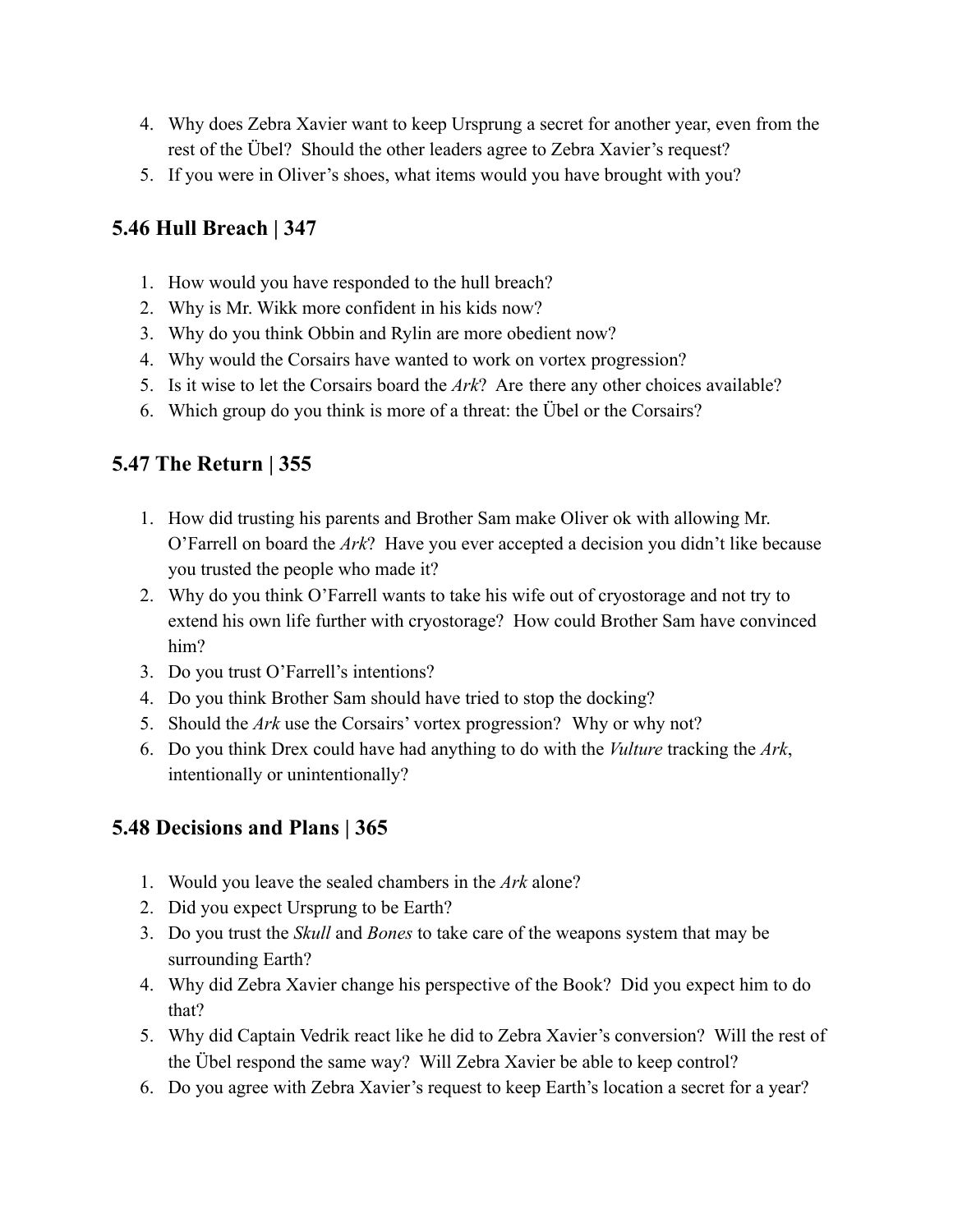- 7. Why did Brother Sam indicate saving time through vortex progression would be so important? Do you agree?
- 8. Why did Brother Sam ask Drex to help escort Mr. O'Farrell and Commander DarkStone?

# **5.49 Jaxon | 377**

- 1. Would you have overridden the emergency seal to get away from Jaxon into the restricted area, or would you have surrendered to Jaxon? Why? Did the twins have any other choices?
- 2. Why doesn't Jaxon believe that Zebra Xavier is working with the Wikks and Veritas Nachfolger?
- 3. Why didn't Zebra Xavier warn his new allies about the Übel's contingency plans?
- 4. Do you have any ideas about how Austin and Mason could escape?

# **5.50 Ending Cryostasis | 383**

- 1. How do you think Drex feels after learning that the Supreme Admiral is his great-grandfather and that neither of his newly-discovered great-grandparents have long to live in this life?
- 2. Why has the truth about Drex's family been hidden from him?
- 3. How did Tiffany comfort Drex? Why did she wait in silence with him when she had questions? Have you ever comforted a friend before? How did you do it?
- 4. Would you have enjoyed looking through the information Oliver and Ashley found?
- 5. Did you expect something more dramatic from the vortex progression?
- 6. Why did Mr. Wikk say Oliver's reason for wanting to use vortex progression signified he was a true leader?

# **5.51 The Hideout | 389**

- 1. Why is Jaxon so firm in his belief in the Übel and their interpretation of their quest?
- 2. Can Jaxon change?
- 3. Will Mason and Austin be rescued?

# **5.52 Family | 391**

1. Do you think the fact that the Corsairs sought eternal life in physical bodies makes it harder for Drex to face the physical death of his great-grandparents? Why or why not?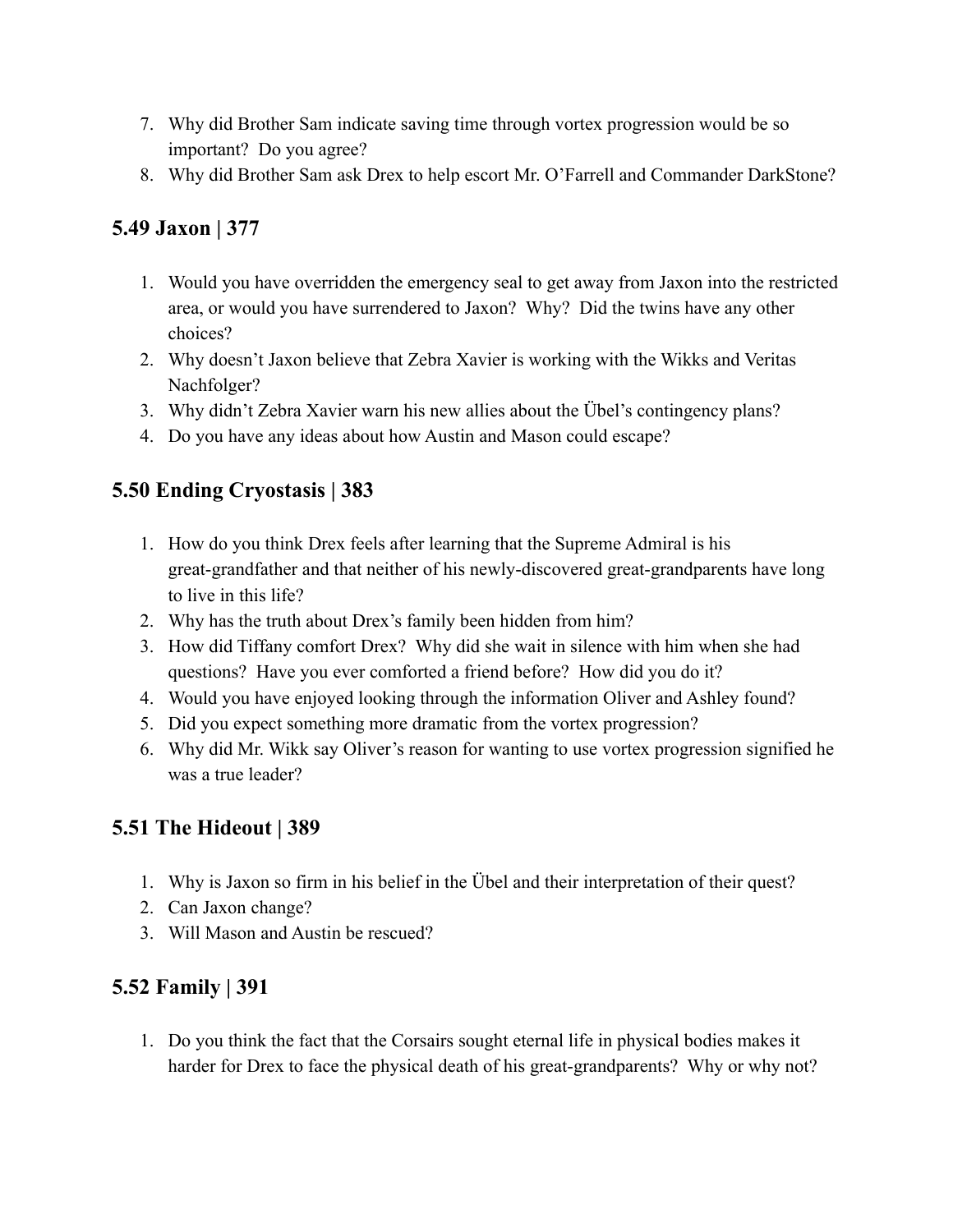- 2. Why did the revelation of what DarkStone hid from him make it harder for Drex to connect with her?
- 3. Describe how Drex is feeling when he talks with Tiffany in this chapter. Why is he feeling that? How would you feel if you were in his shoes?
- 4. Why are Tiffany and Oliver not more suspicious of the twins' failure to show up at the feast?
- 5. What would have been your favorite thing about the feast?
- 6. Why is Tiffany being a friend to Drex? How did their relationship grow into friendship?

#### **5.53 Powers's Parents | 397**

- 1. Would you like to have your days and nights so mixed up by interplanetary travel?
- 2. Why is landing on Earth such a momentous occasion? How would you feel if you were part of the expedition on the *Ark*?
- 3. Have you ever been in a situation where you forgave someone but didn't quite trust them or feel like friends yet? Did that change? Why or why not?
- 4. Summarize Oliver's, Tiffany's, Ashley's, and Drex's ideas about conditions on Earth.
- 5. What artifact did O'Farrell sell to the Übel? Why did he want to get it back?
- 6. What do you think learning about his parents made Drex feel like?
- 7. Is O'Farrell sorry for the way he has treated Drex?
- 8. Who are the princes going to find?

# **5.54 Freedom | 407**

- 1. Why is this chapter titled, "Freedom"?
- 2. What is the Übel's contingency plan? Why is it being implemented? Why did Vedrik not accept Zebra Xavier's conversion even though he suspected that was what Zebra Xavier expected of him?
- 3. How would you have responded to Vedrik's question if you were Mason? Would you have told the truth? Were there any other options?
- 4. Is Obbin's bravado helping the situation or making it worse? Why?

# **5.55 Ursprung's Orbit | 413**

- 1. Do you think moving to the bay and the *Phoenix* was a good idea?
- 2. Why did Drex ask Tiffany to come with him? Do you think she had any regrets about not being on the bridge? Why did her parents hesitate to let her go?
- 3. Why might Brother Sam be needed on the bridge?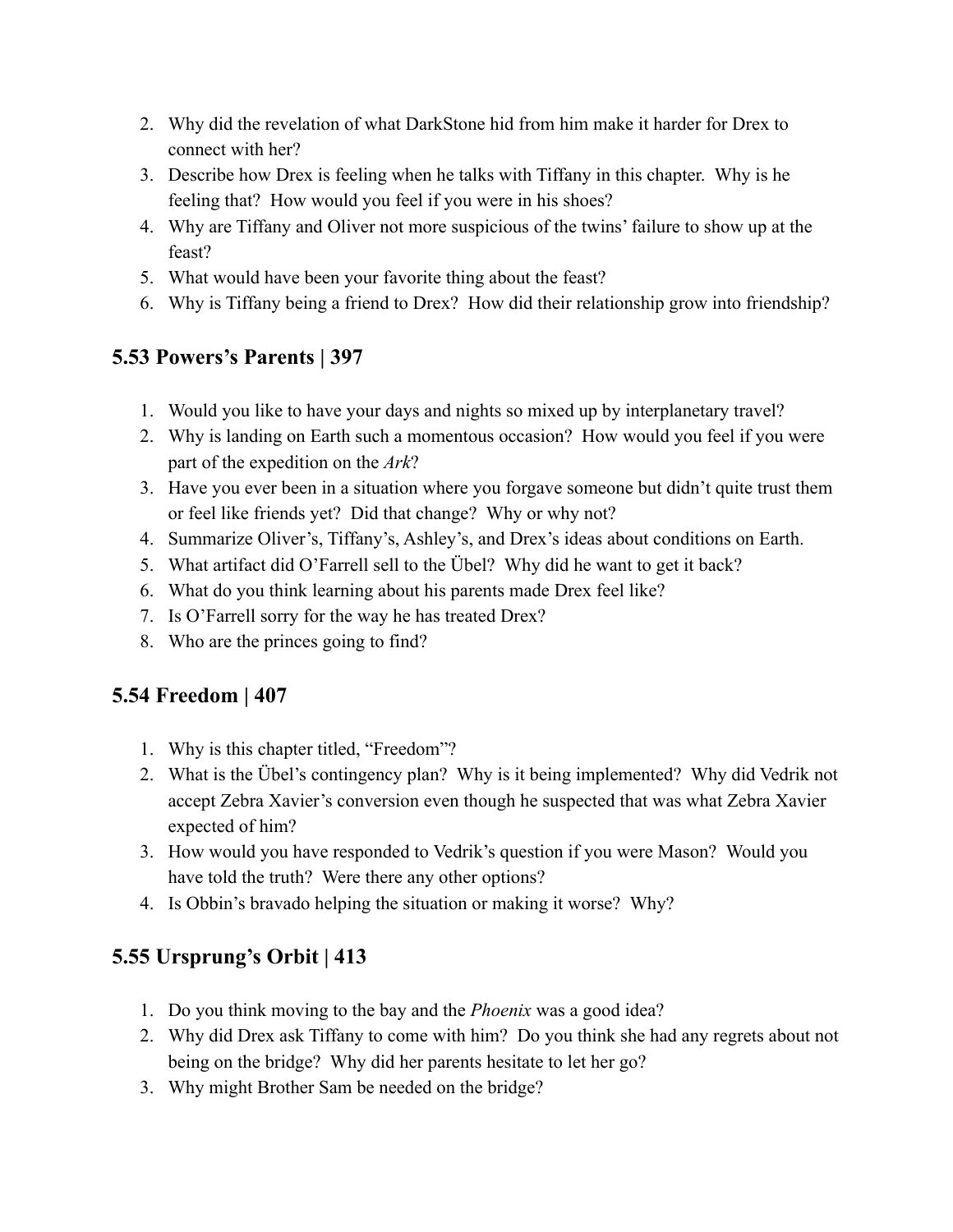# **5.56 Trapped | 417**

- 1. Why is Vedrik so cruel to the boys?
- 2. Does it make sense for Mason to be more afraid of going through an air vent that might lead to safety than staying put in a place that would soon be in grave danger? Can even irrational fear have a strong grip on people? Why? Does the fact that the fear is irrational make facing it any less of a brave act? How did Mason not let his fear trap him? When have you faced something that frightened you?
- 3. Will the boys make it to safety?

#### **5.57** *Ark Bridge Craft* **| 421**

- 1. Why has Zebra Xavier waited so long to tell Captain Vedrik the truth?
- 2. Why did Tiffany tell Drex to let DarkStone go? Was Tiffany right? How might that have made Drex feel?
- 3. Did you expect this much to go wrong on the *Ark*? How would you feel if you were there?
- 4. Would you rather be on the *Phoenix* or the *Ark Bridge Craft* right now? Why?
- 5. Will the ships make it to Ursprung?
- 6. What happened to the boys?

#### **5.58 The** *Phoenix***'s End | 429**

- 1. If you were Tiffany, how would you have responded to the news about your brothers?
- 2. Drex and Tiffany each had to make so many life-and-death choices quickly in this chapter; how did they handle it? Would you have done anything differently?
- 3. Did Ursprung look like you expected? Where did they land?
- 4. Did you expect the *Phoenix* to land like this? Does it make you sad?
- 5. Who is not okay?

#### **5.59 The Twins' End | 435**

- 1. How could Oliver still hope for his brothers' survival?
- 2. What happened because the boys stopped to help Darkstone?
- 3. Would you have helped Darkstone?
- 4. What kind of a leader has Austin become?
- 5. Would you have enjoyed riding the hoverboards in the sky?
- 6. How do you think Oliver and his parents felt when they saw the boys?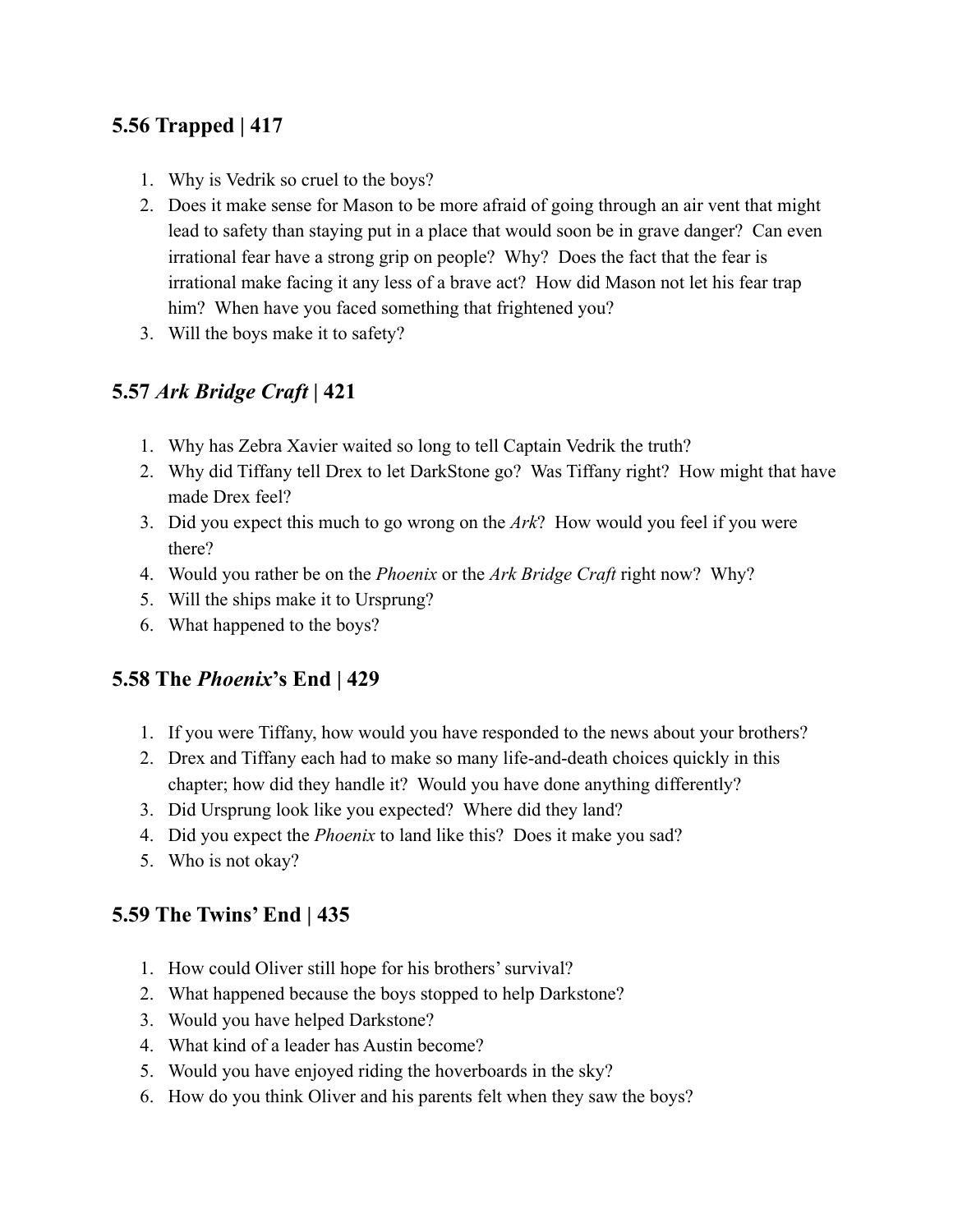7. Where are Tiffany and Drex?

#### **5.60 Distress Signal | 449**

- 1. Why did Mr. O'Farrell call Drex a fool? How might that make Drex feel?
- 2. Why did Mr. O'Farrell say it was better to be dead than see his wife not wake up?
- 3. Mr. O'Farrell finally sees that his trust in money and technology will not give him what he wanted. Is there anything that will fulfill his desire? What?
- 4. What's going to happen to Mr. and Mrs. O'Farrell?
- 5. Why is Drex going to DarkStone's aid? Would you?
- 6. Will the Wikks finally all be reunited for good? How can Tiffany still be hopeful?

# **5.61 Reunited | 457**

- 1. Do you like climbing things? Would you want to climb the outside of the statue or take the stairs?
- 2. Why did Mason put the best light on what Vedrik did to the boys? Would you have done that?
- 3. What are the Wikks and Blauwe Mensen going to do with Vedrik and Jaxon?

# **5.62 Bear | 461**

- 1. Do you think DarkStone is worth the effort Tiffany and Drex are putting into rescuing her? Why or why not?
- 2. What do you think about Drex's biotronic enhancement? Is it good or bad that he has it? Does it matter at all? Does it make you uncomfortable, or does it seem cool? Does it change who Drex is as a person?
- 3. Why is Tiffany staying with Drex?

# **5.63 Guard Up | 465**

- 1. Why did Austin let Oliver be part of the *Phoenix* rescue? Was it a good idea to leave Austin guarding Captain Vedrik by himself?
- 2. Why is Jaxon still loyal to the Übel and fighting against the people who are trying to help him?
- 3. Why does Mason now trust Drex to be with Tiffany?
- 4. Where is Vedrik taking the *Falcon*? Why did Voltan go with him?
- 5. Who is flying the unidentified black ships? Who might still be on Earth?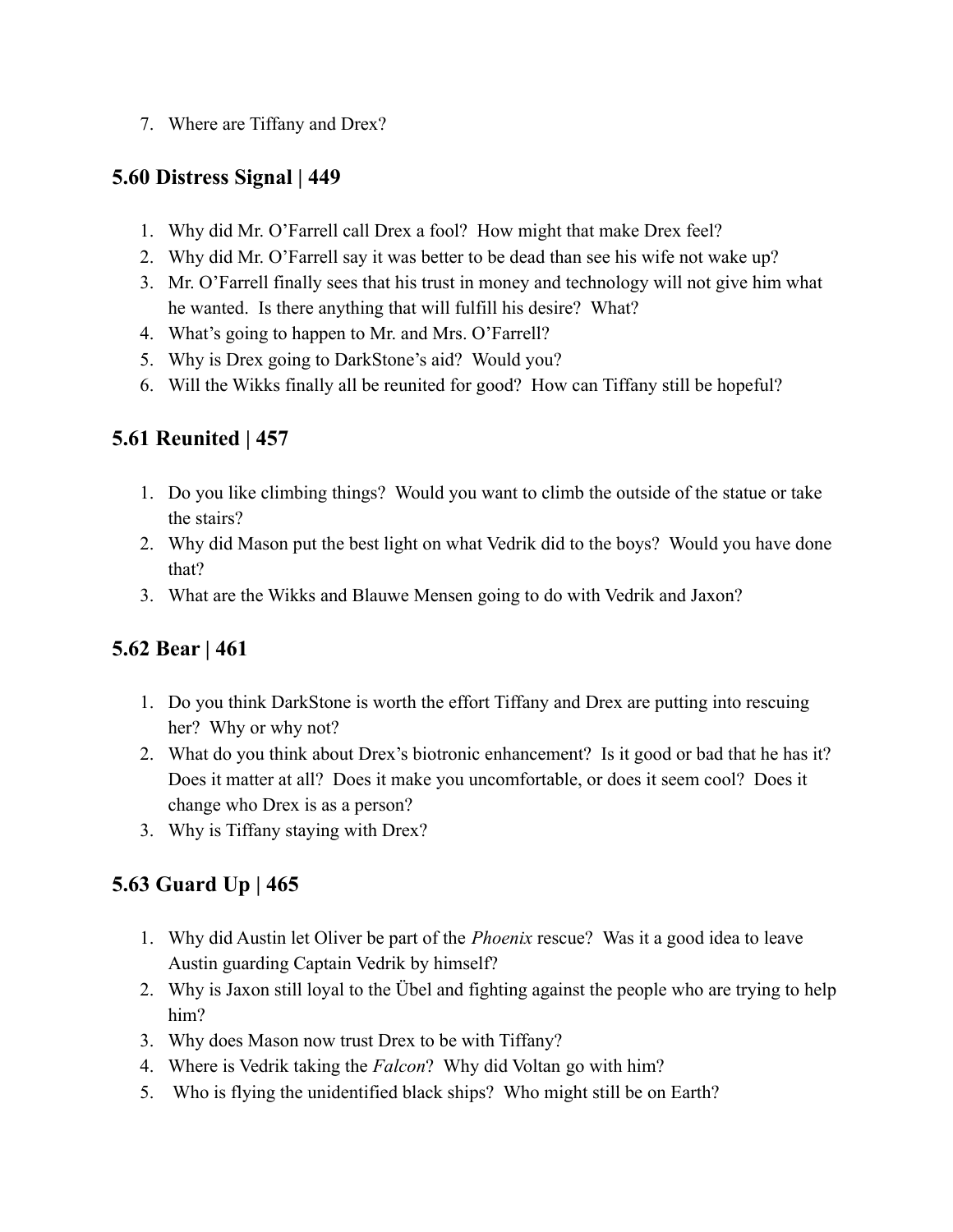# **5.64 DarkStone's Rebellion | 471**

- 1. How does humor ease a frightening situation?
- 2. Why did DarkStone finally tell Drex about his parents?
- 3. Why did Drex's parents refuse the Corsairs' life-extending technology? Were they right to do that? Would it have been better to accept the technology and live to raise their son?
- 4. Why does DarkStone see Drex as a burden, a problem to her? How do you think that makes Drex feel?
- 5. Why does DarkStone want to be Supreme Admiral of the Corsairs and build an empire on Earth?
- 6. Why is DarkStone shooting at Tiffany and Drex?
- 7. Why did Drex want to go after DarkStone? Why did Tiffany tell him to not do that this time? What did Tiffany mean when she said that they had all they needed here? Was she right?

#### **5.65 Extraction | 477**

- 1. What has changed for the Wikks over the course of the Quest? What is the most important thing that's happened so far?
- 2. What do you think Drex will find in his great-grandparents' room?

#### **5.66 Arrangement | 483**

- 1. Is it Zebra Xavier's fault that Voltan and Vedrik are seeking power more than the Truth? Is it Voltan and Vedrik's own fault? Is it no one's fault? Can Voltan and Vedrik change on their own?
- 2. How can Zebra Xavier still have hope despite his feelings of guilt?
- 3. Why do Zebra Xavier and King Dlanod want to talk with Vedrik and Voltan? Why are Mason, Mr. Wikk, and the Veritas willing to help?
- 4. Do you think the Veritas will be able to repair the *Phoenix*?
- 5. Why did Vedrik agree to meet with Zebra Xavier? How do you think this last mission of the Wikks' Quest for Truth will end? Are you sad that it's almost over? Are you excited about what the Wikks will do next?

# **5.67 Again Someday | 489**

1. Does the fact that a good result came from Mrs. O'Farrell's hibernation make it right that Mr. O'Farrell put her there?